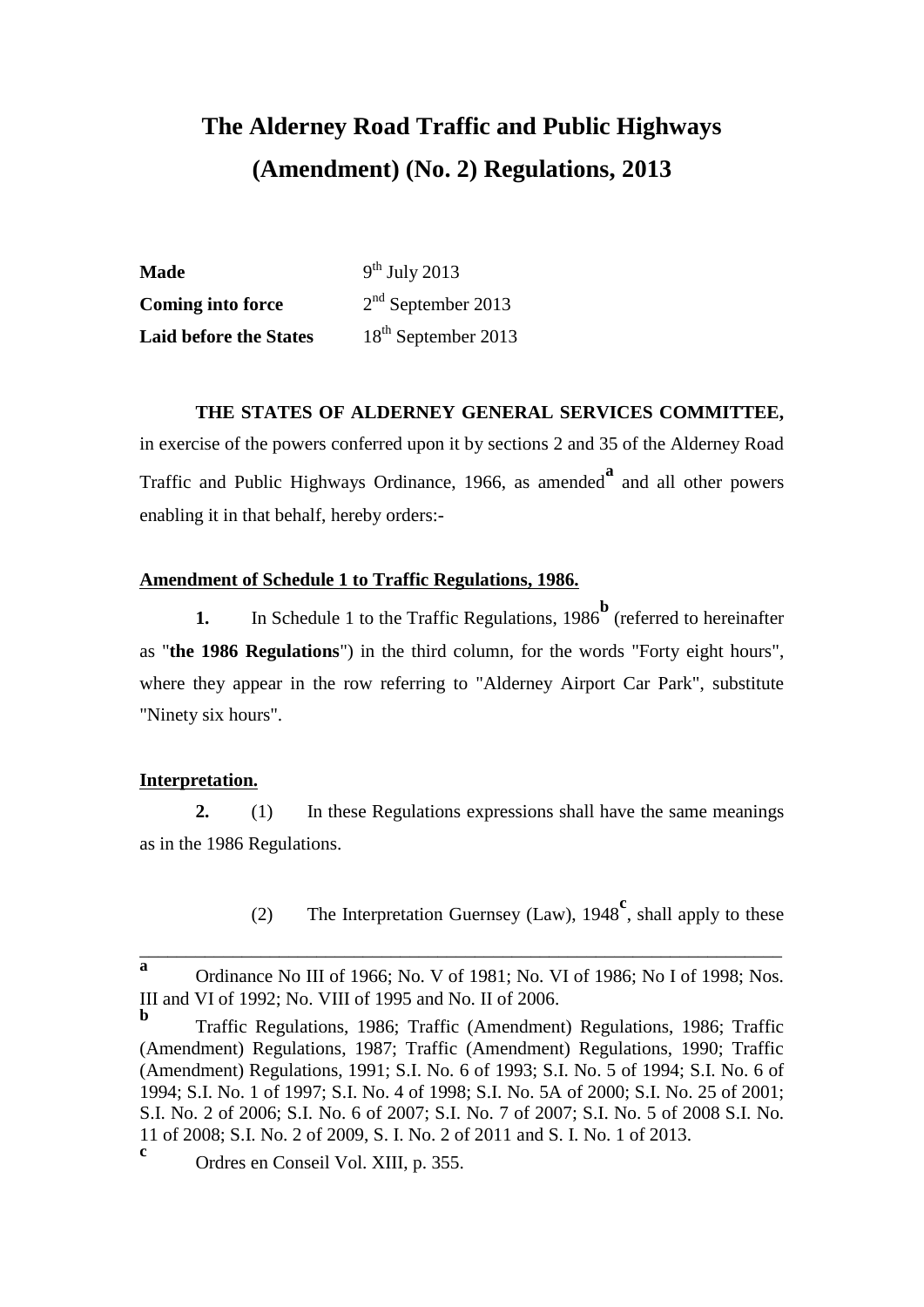Regulations as it applies to an enactment in force in the Island of Guernsey.

(3) Any reference in these Regulations to an enactment is a reference thereto as from time to time amended, re-enacted (with or without modification), extended or applied.

### **Citation.**

**3.** These Regulations may be cited as the Alderney Road Traffic and Public Highways (Amendment) (No. 2) Regulations, 2013.

#### **Commencement.**

**4.** These Regulations shall come into force on the  $2<sup>nd</sup>$  day of September, 2013.

Dated:  $9^{\text{th}}$  July 2013.

**Louis Jean** Chairman, General Services Committee for and on behalf of the Committee